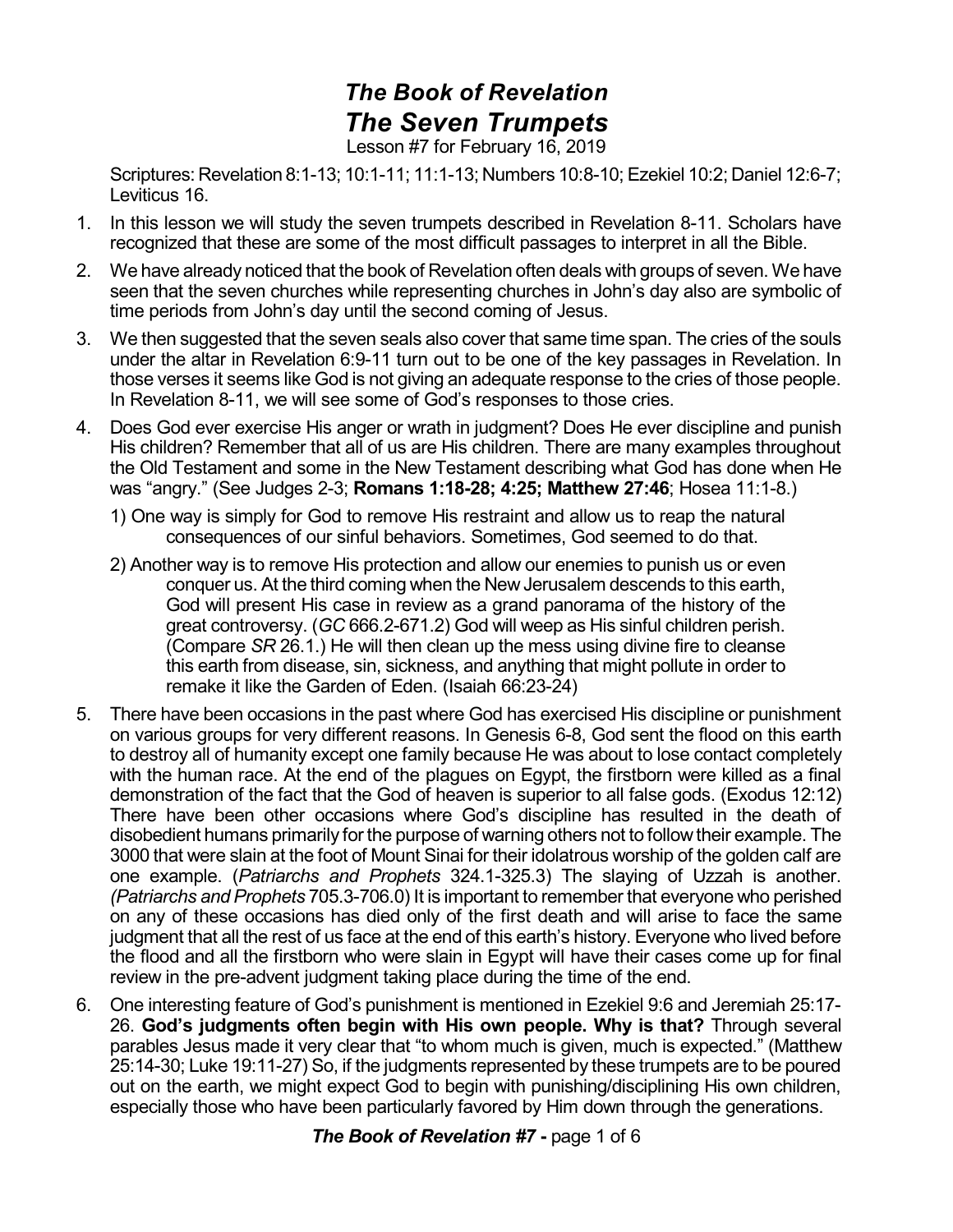- 7. Professor Edwin Thiele outlined the **seven trumpets** in Revelation as follows:
	- (1) The first trumpet symbolizes the Divine judgments that came upon Jerusalem and the Jewish nation when it set itself against Christ and His followers; (Revelation 8:7)
	- (2) The second symbolizes judgments upon the western Roman world; (Revelation 8:8,9)
	- (3) The third fell upon the professed church of Christ when it allowed itself to become defiled and sent forth streams of death rather than life; (Revelation 8:10,11)
	- (4) The fourth was the ensuing darkness of the Middle Ages; (Revelation 8:12)
	- (5) The fifth constituted the Mohammedan scourges that swept over the Middle East and into Europe; (Revelation 8:13-9:12)
	- (6) The sixth consisted of the scourges that continued under Turkish control of large sections of Asia, Africa, and Europe; (Revelation 9:13-11:14) and
	- (7) The seventh constitutes the final terrifying outbreaks of human passion and hate that characterize the final period of earth's history prior to the second comingof Christ.(Revelation11:15-19)—EdwinR.Thiele,*OutlineStudies in Revelation* (Angwin, California.: the author, N. D.), 162.
- 8. Revelation 6:15-17 make it clear that there will be panic among God's enemies when His final response to sin is exhibited.
- 9. In previous lessons we have noted the fact that the cries of the righteous who have suffered at the hands of the wicked have been a feature of the great controversy from the days of Cain and Abel all the way to the second coming of Christ. (See Genesis 4:10; compare Revelation 6:9- 11.) However, through these trumpets, God assures us that He has not lost control and that He is not indifferent to our suffering. Read Revelation 8:3-5. The fact that this angel came and stood at the altar and was given a lot of incense to add to the prayers of all God's people suggests a connection to the fifth seal in Revelation 6:9-11. Doesn't this suggest that the seventrumpet judgments fall upon the inhabitants of the earth in answer to the prayers of God's people who have suffered and that God will indeed intervene on their behalf?

Read Revelation 8:3, 4 along with the description of the daily services in the temple in Jerusalem given below: a Jewish commentary on the Bible explains that at the evening sacrifice the lamb was placed upon the altar of burnt offering, and the blood was poured out at the base of the altar. An appointed priest took the golden censer inside the temple and offered incense on the golden altar in the Holy Place. When the priest came out, he threw the censer down on the pavement, producing a loud noise. At that point, seven priests blew their trumpets, marking the end of the temple services for that day.—*Adult Sabbath School Bible Study Guide*\* for Sunday, February 10.

- 10. The fact that the angel throws down his censer–which the Jews would recognize as a sign of the end of the ceremonies for the day–is a warning to everyone that Christ's intercession will not last forever; the close of probation is coming.
- 11. What is the significance of using trumpets (*shophars* or rams' horns)? Trumpets were a very important part of the daily lives of ancient Israel. (See Numbers 10:8-10 and 2 Chronicles 13:14-15.) The blowing of trumpets went hand-in-hand with prayer. Also, trumpets were used to give instructions and warnings to God's people during times of war.
- 12. Read Revelation 8:13 and Revelation 9:4,20-21. Notice that these passages clearly suggest that

## *The Book of Revelation #7* **-** page 2 of 6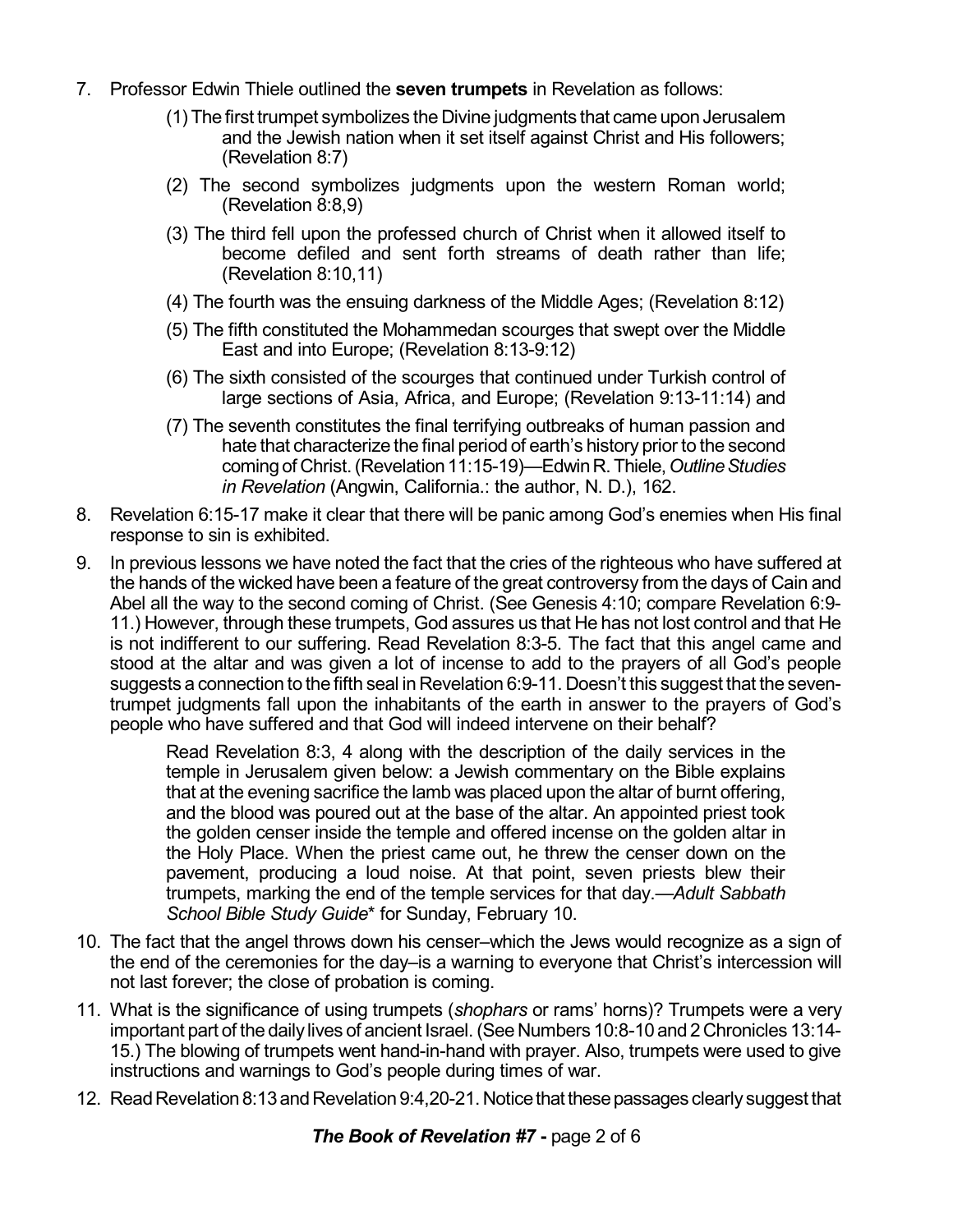the trumpets apply to things on this earth.

- 13. We have already suggested that the trumpets–like the churches and the seals–cover the course of events from John's time until the end of this earth's history. (Revelation 11:15-18) It is important to notice that intercession is still going on in heaven, (Revelation 8:3-6) and the gospel is still being preached on earth. (Revelation 10:8-11:14)
- 14. In this section on the trumpets, there are many mentions of the figure *one-third*. What is the meaning of *one-third*? It clearly signifies an important portion but *not* the whole. In almost every case, it is also very closely related to the activities of Satan. Compare Revelation 12:4.
- 15. At the end of the trumpets in Revelation 11:15-18, it seems very clear that the great controversy is coming to an end. "The time has come to destroy those who destroy the earth!"—*Good News Bible*.\* These trumpets seem to reach down to the time of the end of this world.
- 16. A slightly different way of describing the events of the first six trumpets is as follows:

(a) The first two trumpets herald judgments upon the nations that crucified Christ and persecuted the early church: rebellious Jerusalem and the Roman Empire.

(b) The third and fourth trumpets portray heaven's judgment against the apostasy of the Christian church in the medieval period.

(c) The fifth and sixth trumpets describe the warring factions in the religious world during the late medieval and post-Reformation periods. These periods are characterized by increasing demonic activity that ultimately draws the world into the battle of Armageddon.—*Adult Sabbath School Bible Study Guide*\* for Monday, February 11.

17. As we have mentioned before, there is an interlude between number six and number seven of each of these groups of seven. See Revelation 10:1-10. Ellen White has some interesting words to say about this passage.

> **Themightyangel whoinstructedJohnwasnolessapersonage thanJesus Christ.** Setting His right foot on the sea, and His left upon the dry land, shows the part which He is acting in the closing scenes of the great controversy with Satan. This position denotes His supreme power and authority over the whole earth.... Satan, united with evil men, will deceive the whole world and the churches who receive not the love of the truth. **But the mighty angel demands attention. He cries with a loud voice. He is to show the power and authority of His voice to those who have united with Satan to oppose the truth. Afterthese seven thunders uttered their voices, the injunction comes to John as to Daniel in regard to the little book: "Seal up those things which the seven thunders uttered" (Revelation 10:4). These relate to future events which will be disclosed in their order.** Daniel shall stand in his lot at the end of the days. John sees the little book unsealed. Then Daniel's prophecies have their proper place in the first, second, and third angels' messages to be given to the world. **The unsealing of the little book was the message in relation to time**.—Ellen G. White Comments, *Manuscript 59*,\* 1900, 8-9, "Jots and Tittles, II," August 16, 1900 (*1MR*\* 99.1); *The SDA Bible Commentary*,\* vol. 7, 971.3-4; *19MR*\* 319.3. Compare *CTr*\* 344.2-3. [Bold type is added.]

- 18. The fact that Christ places His feet on the sea and on the land suggests that His rule is universal and that He proclaims a worldwide gospel.
- 19. For some reason which we do not fully understand, John was not allowed to write down what the thunders said. What they said probably represents events which will happen still in the future in our day, events which God has not chosen to reveal.

*The Book of Revelation #7* **-** page 3 of 6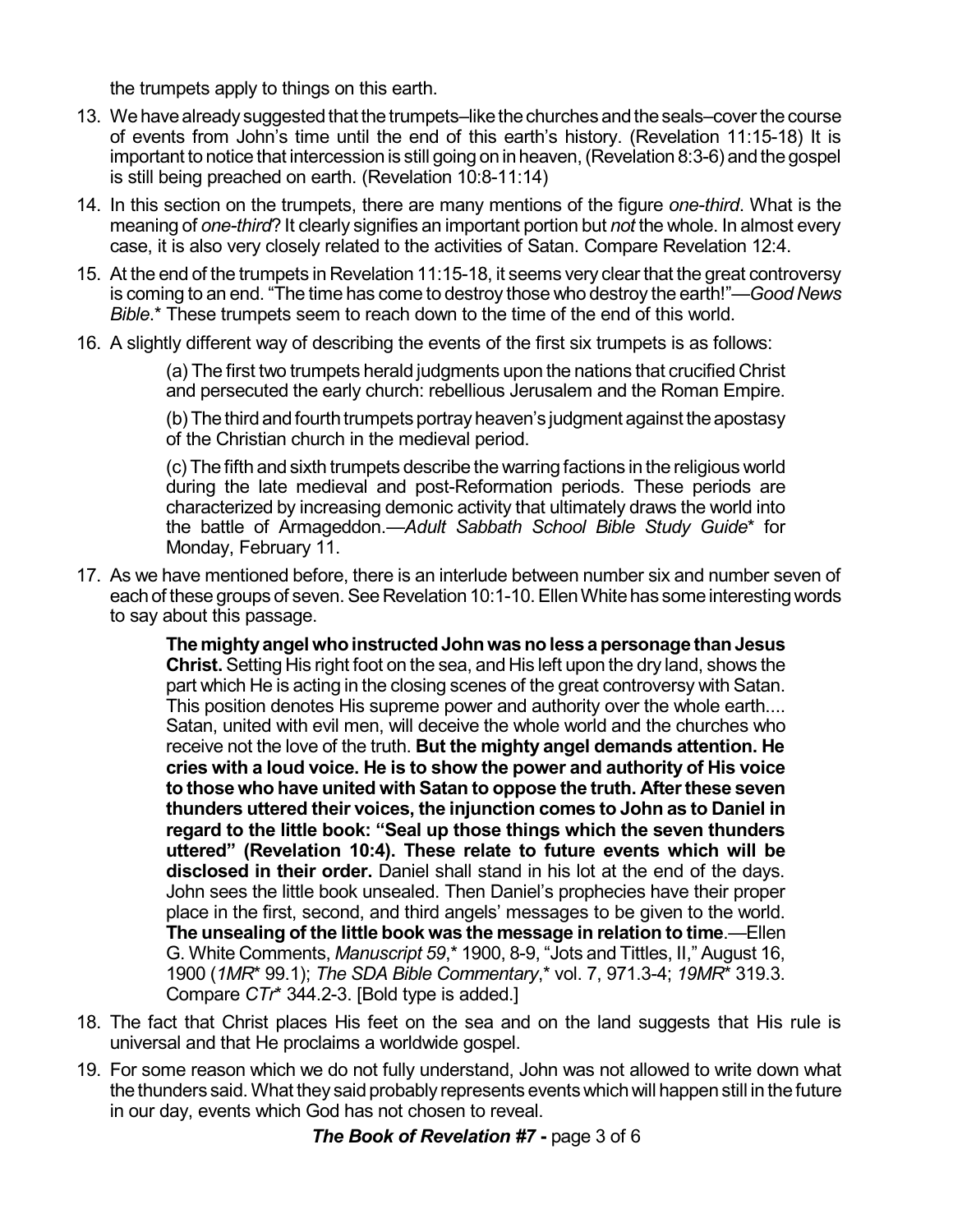- 20. Read Daniel 12:6-7 and Revelation 10:5-7. Notice that Daniel suggests that there will be a period of three and one-half prophetic years or 1260 actual years after which John in Revelation said there will be no more delay. This period of time from A.D. 538-1798 outlines the time during which faithful Christianity was persecuted by the papacy. (Compare Daniel 7:25.)
- 21. We know that the longest period of any prophecy in the Bible is the 2300 years of Daniel 8:14. When the pope was arrested in 1798 (ending the three and one-half year prophecy) and soon thereafter died in prison, it signaled the end of a period of papal supremacy. A few years later, it was the ending of Christ's first-compartment ministry in the heavenly sanctuary and the beginning of the pre-advent judgment. It looked like events from the Bible were happening.

This time, which the angel declares with a solemn oath, is ... prophetic time, which should precede the advent of our Lord. That is, the people will not have another message upon definite time. After this period of time, reaching from 1842 to 1844, there can be no definite tracing of the prophetic time. The longest reckoning reaches to the autumn of 1844.—Ellen G. White Comments, *Ms 59*,\* 1900, 8-9.("Jots and Tittles, II," August 16, 1900.)*; TheSDABibleCommentary*,\* vol. 7, 971.7; *CTr*\* 344.5; *LDE*\* 36.2; *1MR*\* 100.1; *19MR*\* 320.4.

- 22. This should be sufficient warning for us not to try to set any future dates.
- 23. Read Revelation 10:8-11; compare Ezekiel 2:8-3:11 and Jeremiah 15:16. *Eating* in the Bible is often used to describe the acceptance of a message from God in order to proclaim it to His people. When received, the message always seems to be good news; but, when it is proclaimed, it sometimes results in bitterness and is often resisted and rejected by many of the recipients. So, to what does this sweet and then sour experience refer? Seventh-day Adventists are very convinced that the Millerite movement leading up to what was thought to be the second coming of Christ in 1844 was a very sweet time. But, it was very sour and bitter when the Great Disappointment came. John was told to prophesy again, and that is what we as Sabbathkeeping Adventists need to do.
- 24. Read Revelation 11:1-2. These verses are a continuation of the ideas of Revelation 10. John was told to measure the temple, the altar, and the worshipers. Measurements in the Bible are often figurative for judgments. There are many similarities between these measurements of the temple, the altar, and the worshipers to the events of the Day of Atonement. See Leviticus 16:16-19. Seventh-day Adventists believe that the experience of the Day of Atonement is a type of which the experience of God's people following 1844 is the antitype or the pre-advent judgment. See Daniel 7:9-13; Zechariah 3:1-5; and Revelation 4.
- 25. Read Revelation 11:3-6 and Zechariah 4:2-3,11-14. In Revelation 11, we see two witnesses dressed in sackcloth; they are described as olive trees and lamps. They seem to have plenty of power and even the ability to destroy their enemies and strike the earth with every kind of plague. But, what happened to them? They were killed. But, then they were resurrected!
- 26. Zechariah described these two olive trees beside the lampstand in the heavenly sanctuary as pouring out oil to lighten the sanctuary. Who is it that comes out of the abyss (Satan's home)?
- 27. The idea of *two witnesses* comes from the Jewish legal system where two witnesses are necessary to establish the truth of something. (John 8:17)
- 28. It seems likely that these two witnesses (the Old Testament and the New Testament) are prophesying in sackcloth during the prophetic period of 1260 days/years (A.D. 538-1798). Sackcloth is a garment of mourning and applies to the very difficult time when the truths of the Bible were buried and covered over by human traditions.
- 29. Read Revelation 11:7-13. Here we find some symbols that we recognize. The beast that kills the two witnesses arises from the abyss, the very abode of Satan. Several ideas from this

*The Book of Revelation #7* **-** page 4 of 6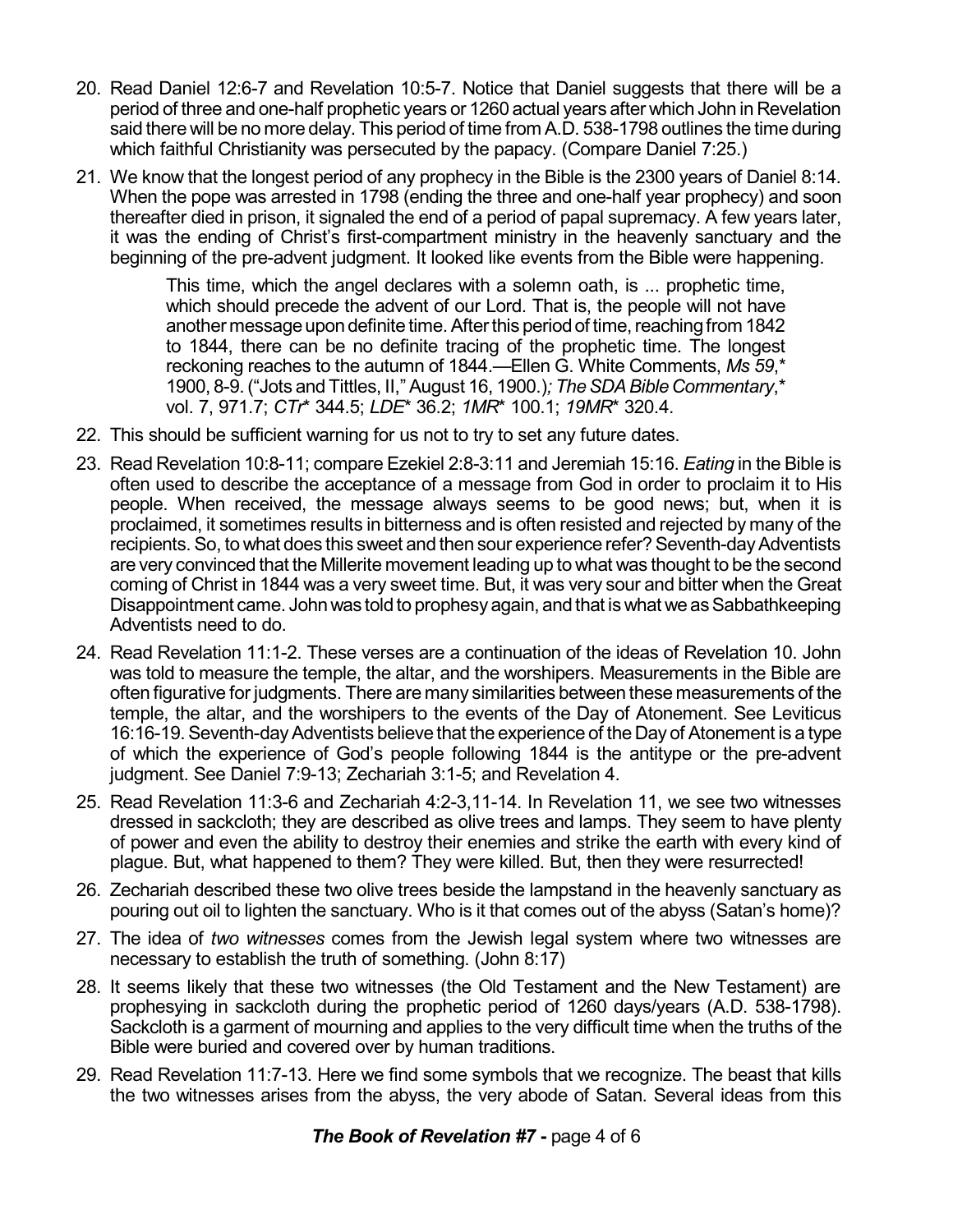passage strongly suggest that this refers to the atheistic attacks on the Bible and the abolition of religion in connection with the events of the French Revolution. The moral atmosphere was like that of Sodom, the atheistic arrogance like that of Egypt, and the rebelliousness like that of Jerusalem.

- 30. The exciting thing is that the two witnesses came back to life after the French Revolution (1789- 1798). Early in the 19<sup>th</sup> century, Bible societies were formed, and that started worldwide distribution of newly-translated Bibles and the spread of the gospel into new lands.
- 31. We know that there will be one final glorious proclamation of the gospel in connection with the latter rain as described in Revelation 18:1-4. Satan will not be sleeping. He and his hordes of evil angels will be spreading their deceptions like the unclean spirits described in Revelation 16:13-16. We will see that the different parts of the last half of Revelation relate to each other.
- 32. This will be a time when God's faithful people will be tried to the uttermost and when, if it were possible, the very elect would be deceived. See Revelation 14:12 and Matthew 24:24.
- 33. After all these terrible events portrayed in the seven trumpets, we come to a time when God again takes control of the events, even on planet earth. See Revelation 11:15-18. Although Satan has apparently ruled on this earth for thousands of years, his time is coming to an end; and he knows it. See Revelation 12:9-12. Satan knows that he has only a little time left.
- 34. It has been suggested that the seventh trumpet outlines the content of the remainder of the book of Revelation. (1) The nations are angry: See Revelation 12-14 and especially Revelation 12:17; Satan with his two allies–the sea beast and the land beast–prepare for an all-out final battle against God's people. (2) God's response results in the seven last plagues as He withdraws His restraining powers from this earth and allows Satan to take almost complete control of this earth. This time is referred to as *God's wrath*. (3) The time for the dead to be judged as described in Revelation 20:11-15 follows. Then, (4) The reward of God's people is finally shown in Revelation 21 and 22. (5) God destroys those who destroy the earth; Revelation 19:2 shows that end-time Babylon is judged because it destroyed the earth.
- 35. The final act in the great controversy will be when God at the third coming shows the panorama in the skies; everyone–both the wicked and the righteous–realizes that there is nothing more that God could have done to save anyone. The destruction of the wicked including Satan will be the result.
- 36. Revelation 19 spells out in some detail how the judgments will take place. Let us now try to conclude. Revelation 8:2-11:18: The seven trumpets talk about God's dealings with His children who belong to other religious movements. Between the sixth and the seventh trumpet is that interlude of events recorded in Revelation 10:1-11:14 that gives a brief description of the challenges God's faithful people will face. As we have suggested, the seven trumpets seems to be an answer to the prayers of the saints in the fifth seal. It will be judgments on those who have persecuted Christians and, thus, probably affects primarily the opponents of God's people throughout Christian history.
- 37. We have attempted to describe: (1) the meaning of the trumpets, (2) the time when they began, (3) the meaning of the imagery of the first six trumpets, (4) details about the interlude, and (5) the fact that these trumpets in some ways are an answer to the prophecies of Daniel 12. It seems clear that the trumpets are a response to the prayers of the souls under the altar noted in the fifth seal. Like the seven churches and the seven seals, it seems clear that the time span of the seven trumpets covers the time from the 1<sup>st</sup> century up to the second coming of Christ. The proclamation of the gospel clearly seems to come to an end with the seventh trumpet.
- 38. The meaning of the imagery in the first six trumpets is interesting.

1. The first trumpet uses the Old Testament language of God's judgments (hail, fire, and blood *[Exod. 9:23-26, Isa. 10:16-20, Ezek. 38:22]*) directed against *The Book of Revelation #7* **-** page 5 of 6